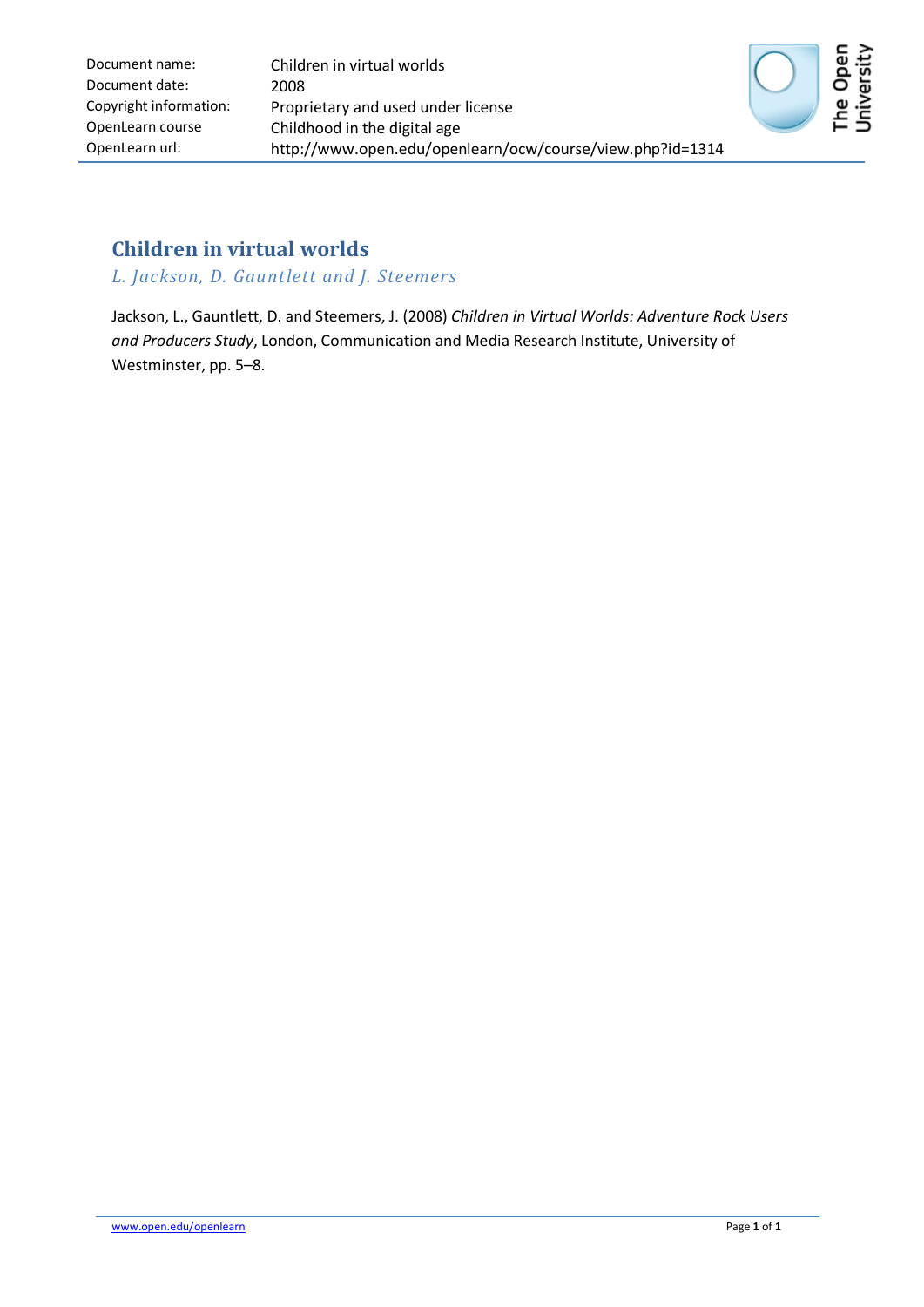

# **Childhood in the Digital Age**

*Children in virtual worlds: Adventure Rock users and producers study (extract)*

**L. Jackson, D. Gauntlett and J. Steemers**

## **Executive summary**

### **The research study**

This report is one of the outcomes of the collaborative research partnership between the University of Westminster and BBC Children's, funded by the Arts and Humanities Research Council (AHRC) and BBC Future Media and Technology. The research project was the first to focus on a virtual world specifically designed for children aged 7–11, offered by one of the largest public service broadcasters. It was the first to examine the value to children of such environments, and the first to study Adventure Rock, a virtual world which is free of directly commercial considerations.

The primary goal was to establish how children 'inhabit' and engage with immersive environments. This was done through half-day creative workshops with 90 children at BBC Cardiff, BBC Belfast, BBC Glasgow and BBC London in December 2007 and January 2008. The first workshop aimed to understand how children create imaginary friends and imaginary places in their 'real world' lives. This was expressed through artwork (drawing and collage) and group discussion. The second workshop aimed to find out how children explored Adventure Rock. In between the first and second workshops the children kept diaries which recorded their activities in Adventure Rock and other virtual worlds for children.

It should be noted that BBC Children's made available to the researchers a reduced 'beta' version of Adventure Rock, therefore many areas were not open for the children to explore, although a good enough number of areas were offered: Star Square, the drawing and cartoon studios, several games such as 'Bike Tangle', and a topic in the BBC Children's message board was opened to receive the children's comments or 'bug reports'.

The parents of the children were given a questionnaire to capture their thoughts on Adventure Rock, and virtual worlds for children; and finally whether their perception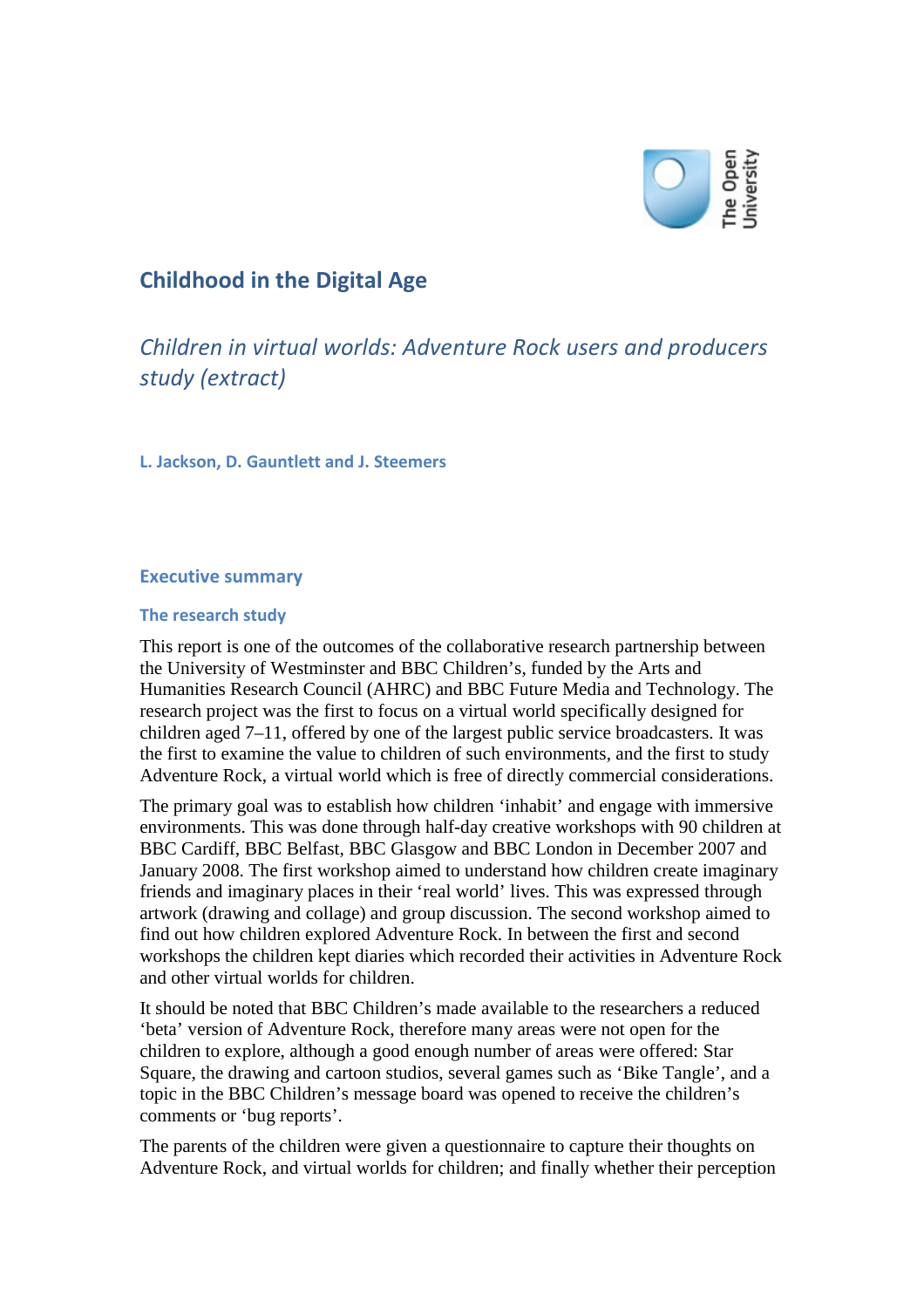of BBC Children's and the BBC in general had changed over the period of the fieldwork.

Alongside this 'audience' study, we also interviewed and collaborated with the producers of Adventure Rock so that producer intentions could be compared with user experiences.

## **Findings**

## **The position of Adventure Rock in the marketplace**

Adventure Rock is not as sophisticated as many commercial services, but it was highly valued by the children. The children thought it was unique because it offers them a space 'outside' which they can explore; this is likely to be due to the reduction in the 'real world' outdoor areas in which today's children are typically allowed to play freely. The 'adventurers' would have liked to have competed against each other, but this was not possible within the world. The children who took part in the study were very excited by the 3D graphics. Only one other virtual world has comparable quality of 3D experience (My Tiny Planets). The children also liked the fact that Adventure Rock is free, with no need for payments or subscription. The children felt frustrated, however, that Adventure Rock was not available for Apple Macintosh computers or via internet-enabled games consoles.

## **Skills for digital life**

The researchers found Adventure Rock offers both educational benefits and other value to the children, for example by providing a place to develop transferable skills for adult life. More detail on the value of virtual worlds for children is given later in this report. The virtual world offered a first experience of immersive environments, where the BBC Children's audience can learn about more sophisticated virtual worlds and online experiences for children. Adventure Rock is seen as a suitable service for a public service broadcaster to launch, and an important service in order for the BBC to keep pace with external developments in media.

### **Collaborative and social interaction**

Virtual worlds and immersive gaming environments for children offer chat and other collaborative activity. Children were disappointed by the lack of such important social features within Adventure Rock. We recommend BBC Children's is given more financial assistance by the BBC specifically to support the production and ongoing management of social and collaborative online environments for children. If BBC Children's is not given additional funding to enable the department to produce purely web-based public service content of similar social complexity to global commercial offerings, there is a business risk that the BBC will not (a) educate young audiences for digital social life and (b) the BBC may lose audiences aged between 6–12 years of age to commercial operators. It is clear that both children and parents expect CBBC to offer innovative and collaborative services online.

## **Producing virtual worlds for children**

Virtual worlds and immersive gaming environments for children require different time-scales and more complex production activities than non-immersive media. The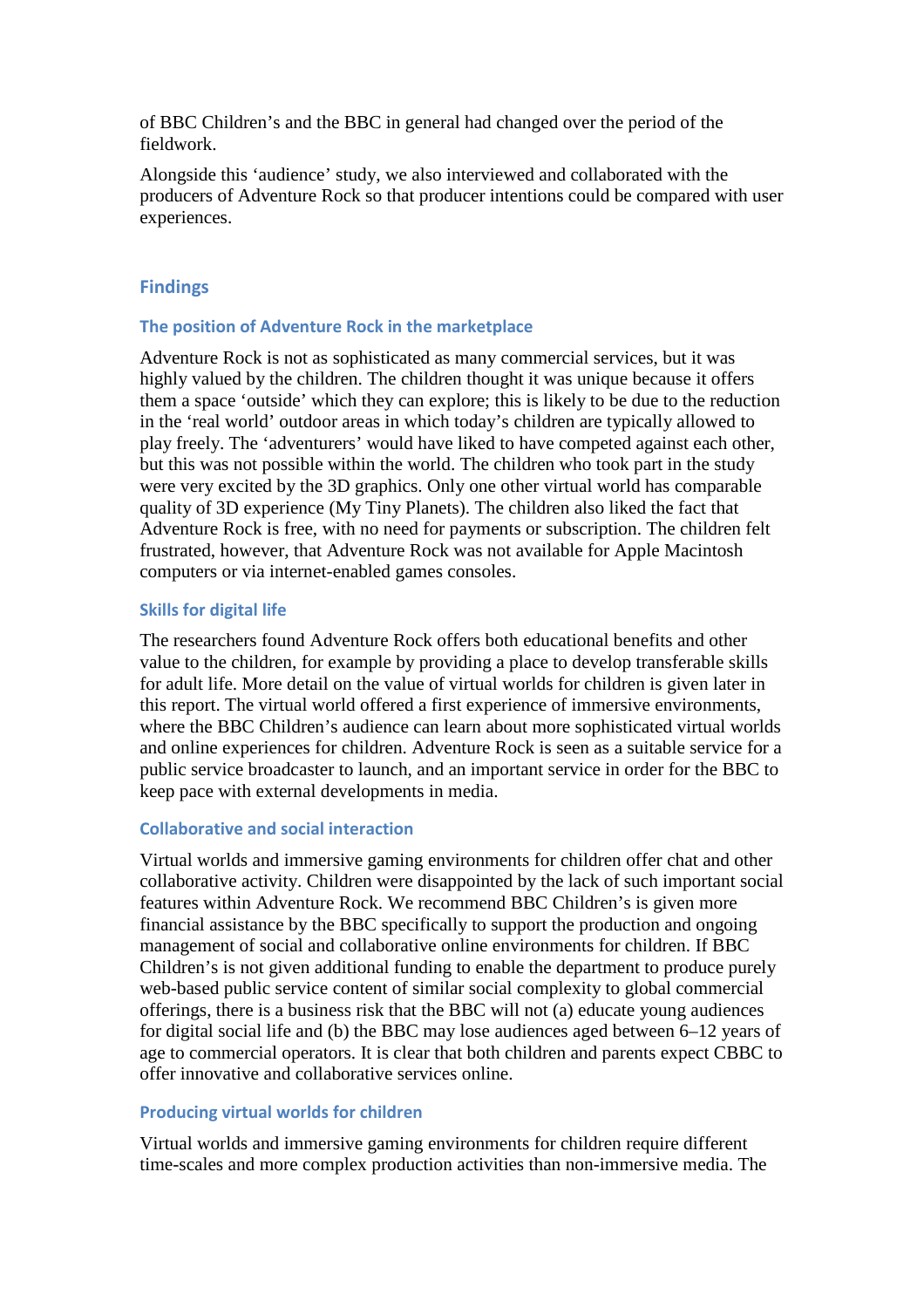development period is typically much longer (two years or more), the beta test and launch is complex, and the world or environment must be both facilitated (moderated and hosted) and iteratively extended. The closure of a virtual world for children requires careful planning, and should be discussed as soon as possible after launch.

## **A different 'contract' with audiences**

Virtual worlds require a closer relationship with audiences, and this includes coproduction and co-management. The researchers recommend BBC Children's should consider ways in which children can be more closely involved, from the earliest point in concept development (not mere beta testing, when the production is almost complete). It became clear in the study that the producers need to inform children when areas are closed, under development or where there are any technical problems: a greater degree of transparency is required. Some children became frustrated, angry or anxious when it was not clear whether their inability to access some areas was a technical limitation, or their own fault. The relationship with audiences also involves rights and responsibilities for both the producers and audiences.

## **Peaks of motivation**

The researchers found the children were highly motivated at particular moments during their exploration of the world, for example, reaching Rainbow Canyon or finding their first page. It is suggested that these moments be further identified as it would be a good time to introduce further quests or challenges. The children also expressed a wish to have acknowledgement from the BBC during these peaks of motivation, and to be rewarded for their achievement.

### **Identity**

The researchers found the older children, particularly, wanted to have more say about their identity and more ways to express their persona. Some of the older boys and girls expressed a wish for more fashionable clothing and hair styles for their avatars. The Muslim girls in the study wanted to be offered a range of head scarves.

### **Differences in age**

There were significant differences between the 7–9 year old and 10–11 year old players. The younger players wanted to have more orientation and help, and they were also happier to enjoy solo play. The older players needed to have social activity, more collaboration, competition, ways to express themselves and more challenges. The older boys and girls wanted to have commerce (shops and trading) and to be able to compete against each other.

### **Principles for a successful virtual world for children**

Thirteen principles to ensure a successful virtual world for children were identified by the researchers. These principles resulted from the 'geographical', social, economic, citizenship, motivational and emotional requirements expressed by the children both in the workshops with the researchers and during the time they explored Adventure Rock and other virtual worlds for children, on their own.

### **A different place for the audience**

The nature of virtual worlds means the audience ceases to be 'out there', external to the BBC. The young players create their own experiences within the world and should